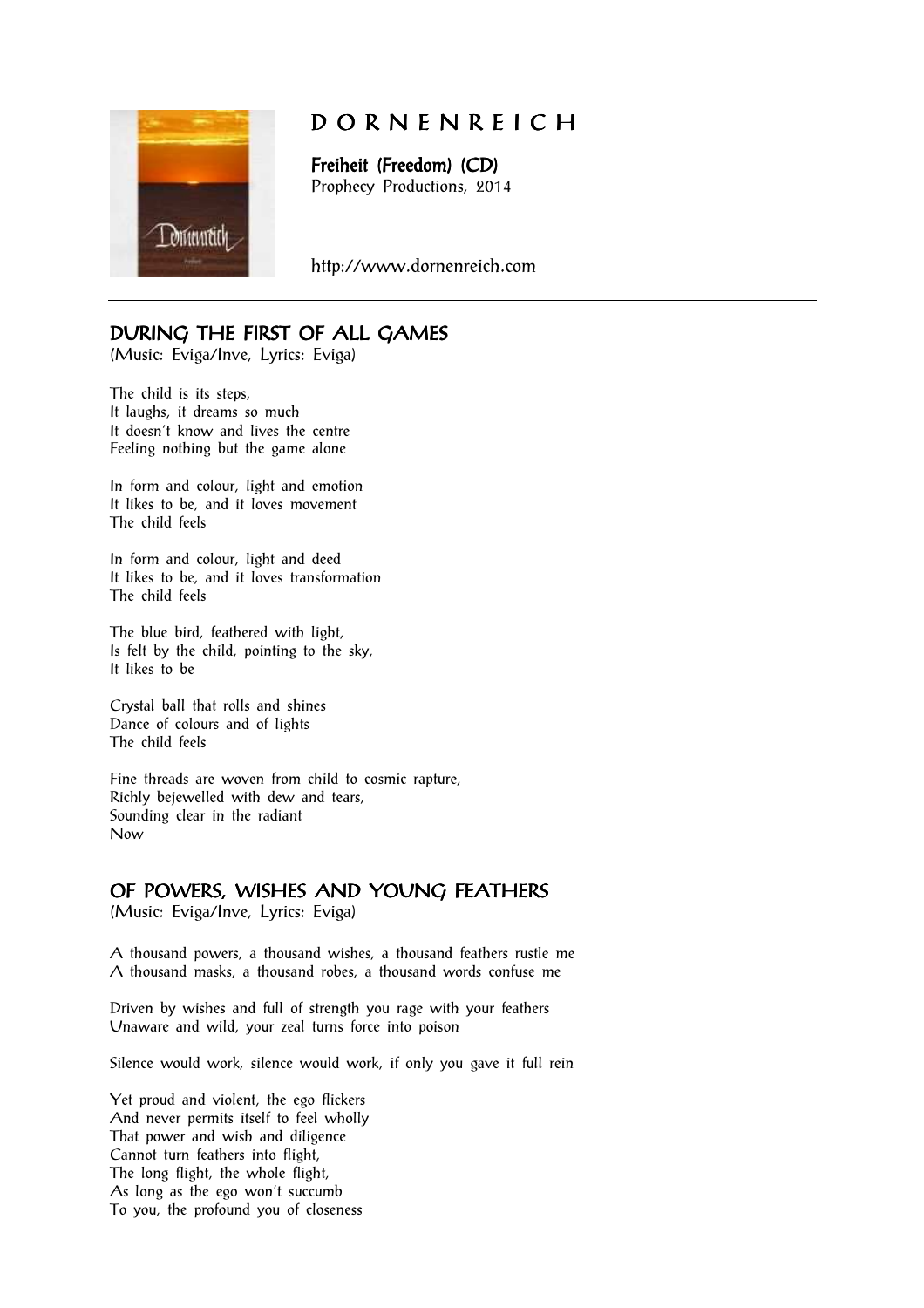Thus, the ego is all alone in its ecstasy Of power, wishes, and young feathers

## THE OCEAN'S BREATH

(Music: Eviga/Inve, Lyrics: Eviga)

The ocean, it breathes just like you

Yet always and rarely known Farness opened up by your own hand No, you never went ashore at yourself ...

Power became a boat, and wish put to sea, With brittle sails and gleaming feathers Now you row severely, searching the sea For what keeps watch at your own jetty Yet all ropes are long-since severed And that beach is all forgotten

Far out on blackened waters Where the sun has burned you badly Your I is seeking the Thou, Taking it aboard to kiss the shadow, Yet the Thou capsizes the boat And helps the self to finally find What evaded the ego of fear

The ego, cut off from the self and addicted, Needs to give in in the end, While the devoted self becomes all That is always here

The ocean, it breathes just like you

#### THE LIGHT TRUSTS THE NIGHT

(Music: Eviga/Inve, Lyrics: Eviga)

Nocturnal surging – froth and cliffs Rigid eyes - trembling lips Ego means fear, and you feel it now, But fear is not, it's just your ego escaping To a secure mirrored place far away The self, it stays, for the self, it trusts

Freeing forces, releasing forces, Binding forces, uniting forces

Devoted

These words point towards the cliffs These sounds paint the leap

Life always trusted you The light trusts the night

And becomes whole - it is all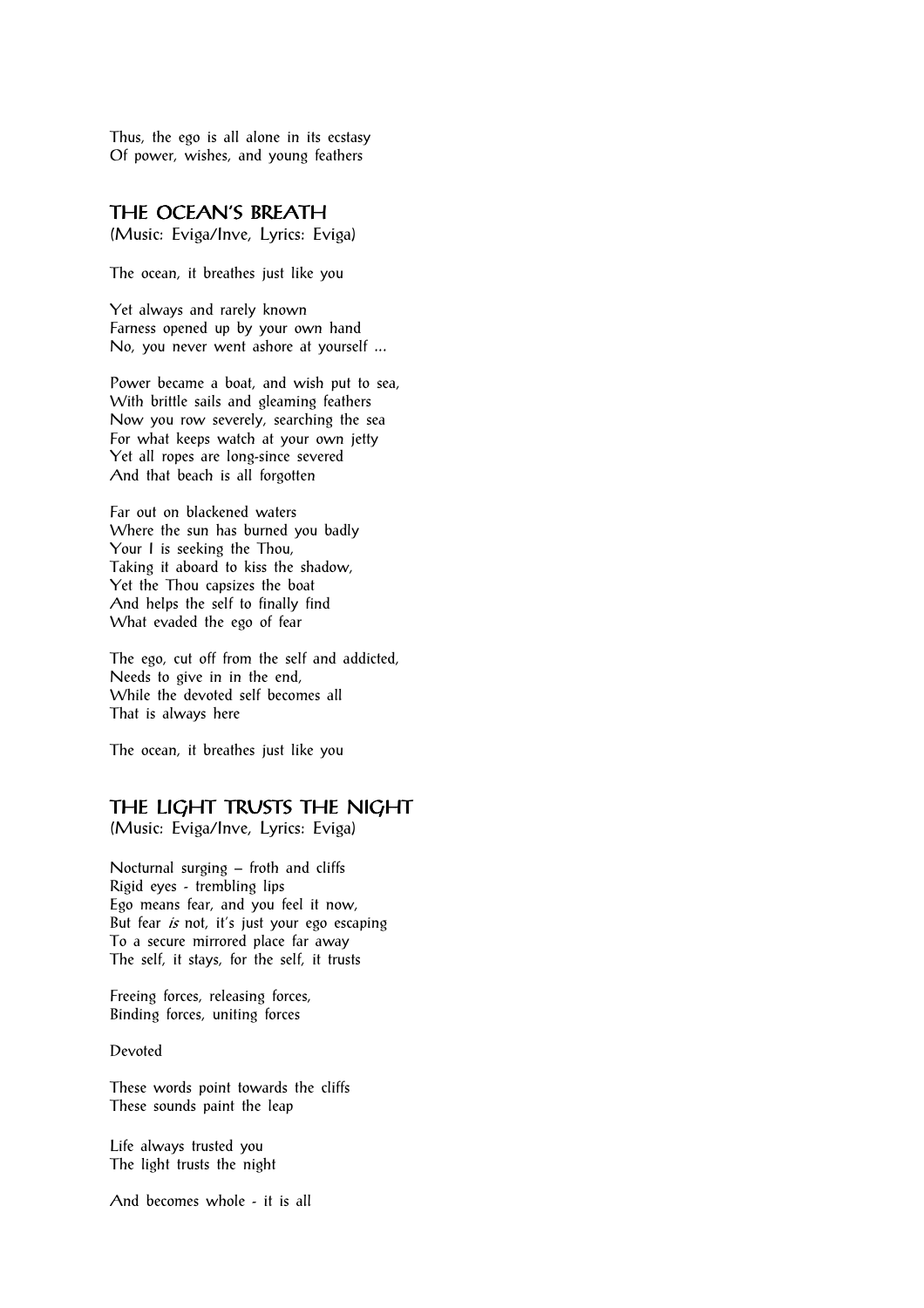## WEAVED FROM COURAGE

(Music: Eviga/Inve, Lyrics: Eviga)

When the self trusts, devotion grows That may blossom into courage

When silent being rouses joy, A wild dance soothes you

## IN THE RIVER, THE FLAMES

(Music: Eviga/Inve, Lyrics: Eviga)

Your courage is your trust

Your trust is your self

Your self is your depth

Your depth is your balance

Your balance is your cosmic affinity

Your cosmic affinity is your sympathy

Your sympathy is

Your courage

## DREAM OF DREAMS

(Music: Eviga/Inve, Lyrics: Eviga)

... Dying to this world ... I am between here and there ...

... Back to earth I can feel my shell flow ...

- ... All that I lived through becomes a dream itself ...
- ... And it seems more beautiful ...
- ... than all the dreams I dreamed in mortal life ...

... May my profound change become your human birth ...

... Breathe and marvel, my friend, you are so very much alive - here ...

Dream of dreams Let me feel and realise you

Dream of dreams Colourful in the mortals' land

Dream of dreams Let me feel and realise you

Dream of dreams Spirit without borders

Dream of dreams Let me feel and realise you